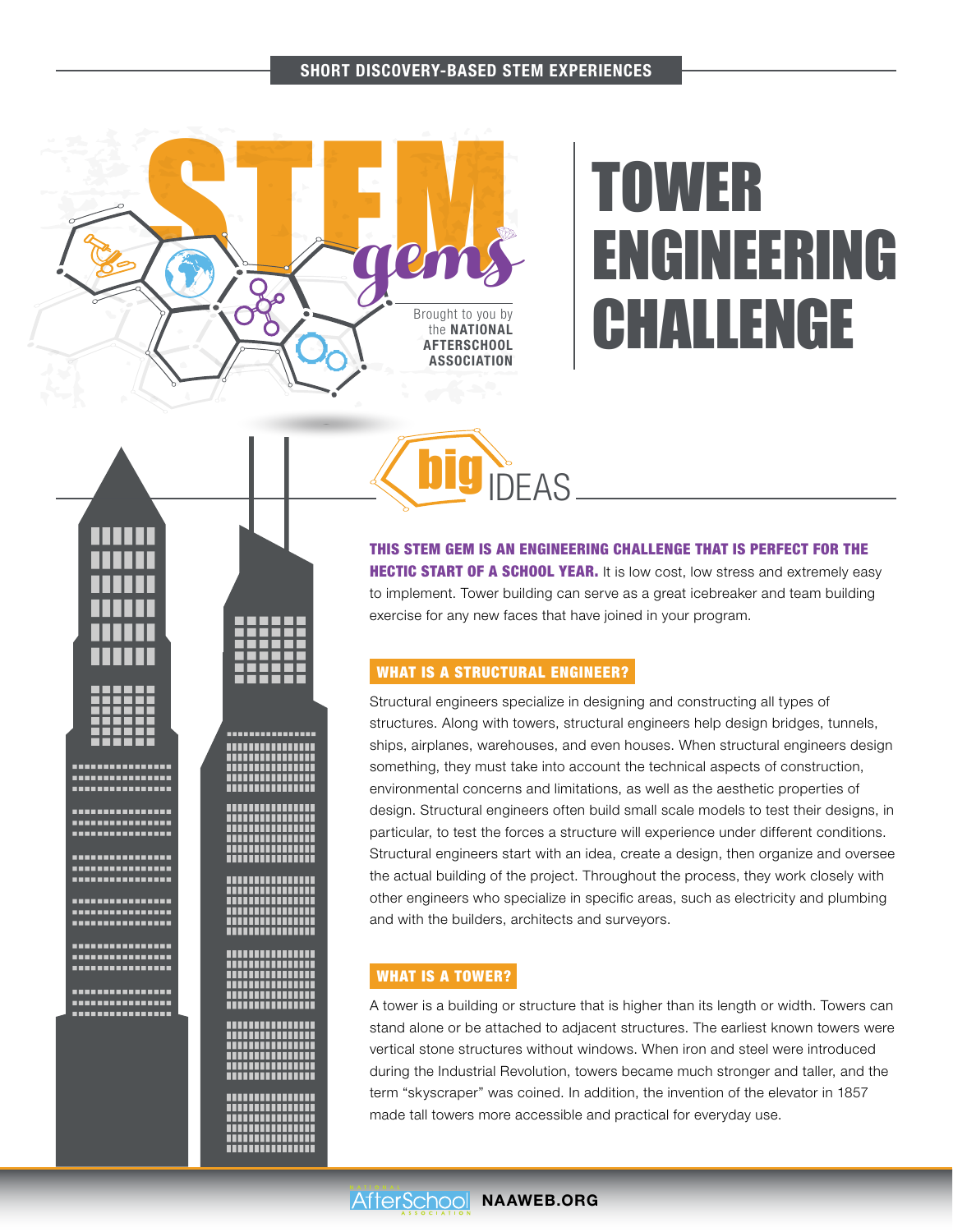# *BIG IDEAS (continued...)*

?

?

?

?

# WHAT FORCES DO STRUCTURAL ENGINEERS HAVE TO CONSIDER WHEN DESIGNING TOWERS?

Structural engineers must consider all the loads a building must bear. The dead load (the weight of the actual structure), the live load (the weight of the objects inside a structure, such as people and furniture), and environmental load (the natural conditions a structure must endure, such as extreme temperatures, high winds, and earthquakes). After all of these calculations have been made, the engineers create designs and select the materials that will support each type of load. When selecting designs and materials the engineers need to consider the balance between the forces of compression and tension. Tension is the pulling force created by stretching a material or pulling it apart. When materials are put under tension they become strong and inflexible. Compression is the opposite of tension. Compression is a pushing force created by pushing or squeezing a material together. Generally, in most structures compression supports most of the load in a building, as gravity is always pulling everything downward. Most materials can bear a lot of compression in one direction end to end but very little in another. If a straw is compressed end to end then it is very strong, but when squeezed on its side the straws cannot support much and folds flat. Engineers need to know how to use the building materials they are given so a balance of tension and compression can support the loads that the structure will be under.



What do engineers do? *Explain that engineers design and build things. (There are many different types of engineers. One type, a structural engineer, designs buildings, roads, bridges, and tall towers.)*

Have you ever been inside a tall tower of any kind? *If yes, where, and what was it like? (Children's choice. Children may have been in skyscrapers or in iconic towers such as the Space Needle in Seattle or the Empire State Building in New York City.)*

Have you ever built a model tower? *If yes, what building materials did you use? (Children's choice. Children may have built towers with unit blocks, Lego® bricks, rocks, K'Nex® building toys, or other building materials.)* 

What things do you think engineers have to think about when they are designing and building a tower? *(Some examples include how to reach the required height, how to achieve balance, how to make the base wider than the top, how to make the tower sturdy enough to withstand wind, and what design to use so the tower is good to look at.)*



**COMPRESSION:** The force of squeezing or pressing something together.

**DEAD LOAD:** The weight of structural components that remain relatively permanent over time, including the structure itself and immovable fixtures such as walls and carpet.

#### ENVIRONMENTAL LOAD:

The impact of weather, topography, or other natural phenomena on a structure.

**FORCE:** A push or a pull.

**GRAVITY: An invisible** force that pulls objects toward the center of Earth.

**LIVE LOAD:** The weight of structural components that are temporary, of short duration, or movable. Furniture, planters, and people are examples of live loads.

#### STRUCTURAL ENGINEER:

A trained professional who uses math and science to build structures that support or resist loads.

**TENSION:** The force of stretching or the condition of being stretched.

**TOWER: A building or** structure that is higher than its length or width.

# AfterSchool NAAWEB.ORG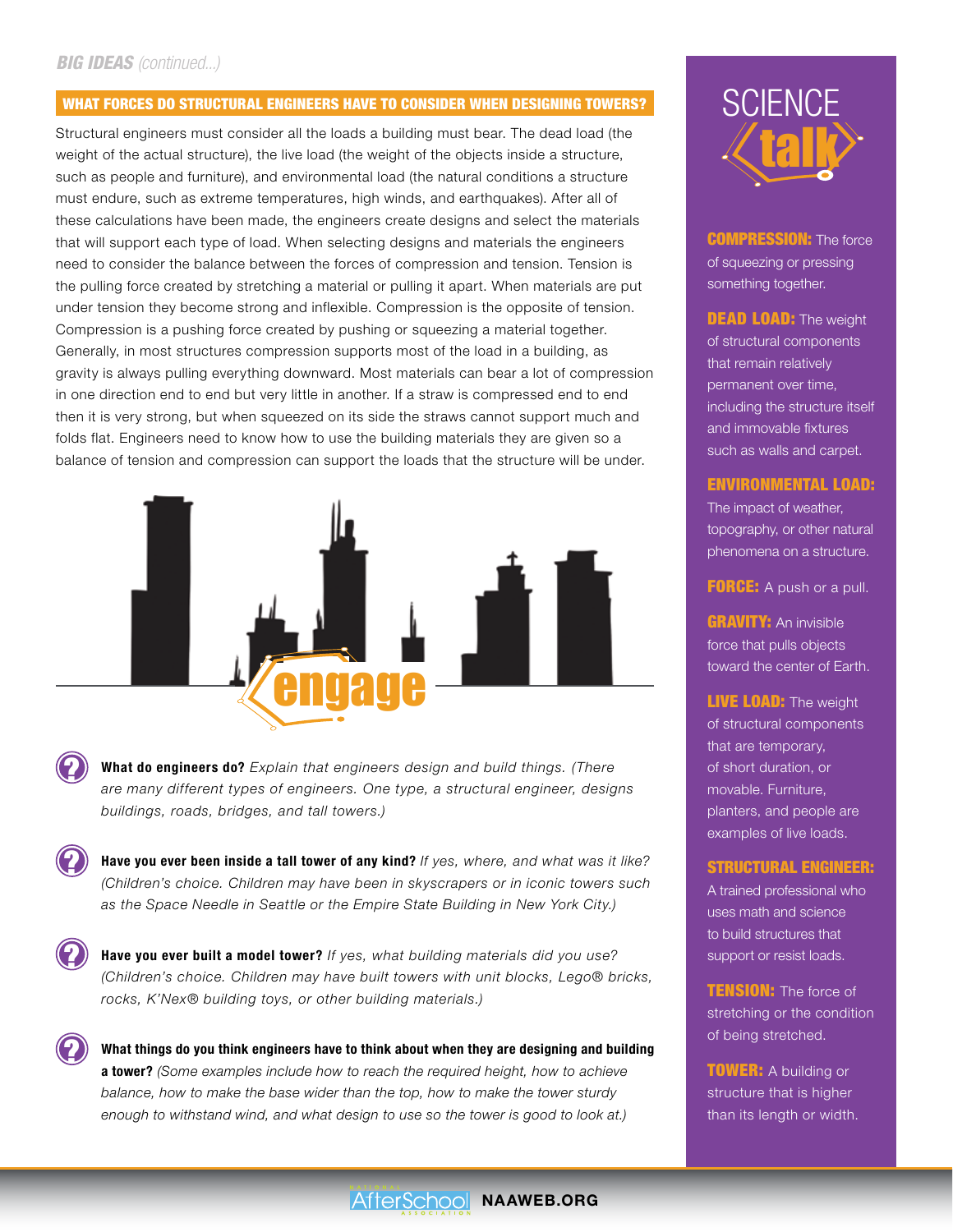

- 30 Straws per group  $\Box$
- $\Box$  $\Box$ 
	- 3 Feet of tape per group

30 Paperclips per group

- Paper bag to hold materials for each group
- Drawing paper
- Pencils

 $\Box$ 

 $\Box$ 

 $\mathbf{I}$ 

Find a flat area for where small groups can build their towers. Bag the supplies each group will have to work with.





2

4

6

3

Have the group split into small engineering teams.

# Explain to the following to teams:

- $\Box$  They have just all become structural engineers for the day.
- $\Box$  Their design challenge is to build the tallest tower they can with the building supplies that they are given.
- $\Box$  The towers must be freestanding and must not use anything but the floor for support.
- $\Box$  Each tower must be able to stand up on its own unsupported for at least ten seconds.

Show each team the building supplies that they will have available: 30 straws, 30 paper clips and 3 feet of tape. Invite the group members to pick up and examine a straw.

Ask the kids what they think the strengths and weaknesses are of using straws as a building material.



Define and explain compression. Tell the groups that straw can be compressed two different ways – on its ends and on its sides. Ask the groups which way the straw can hold more weight.

 $\sum$  Have the groups bend their straws into an arch and  $\binom{2}{1}$ explain tension. Explain how an arched straw can support more weight on its the sides than a straight

straw, because when the sides are under tension they are harder to compress. When a straw is arched the tension in it redirects any downward force along the length of the straw and out to the ends.



Ask the groups what they think is the best way to join their straws together for building? The straws can simply be taped together, slid together or joined with a paper clip as shown below.



*Open a paperclip up and push a straw on to each of its ends. The ends can be squeezed together or opened to ensure a tight fit.*



*Two straws can be joined together by pinching the end of one straw and* 



Have each group retrieve a piece of paper and pencil.

Challenge each team to come up with a design that they think will enable them to create the tallest tower.  $\textcircled{1}$ 

**Promote discussion** by going around to each group and asking questions about their designs and how they are going to support the load with compression and tension.

*(continued...)*